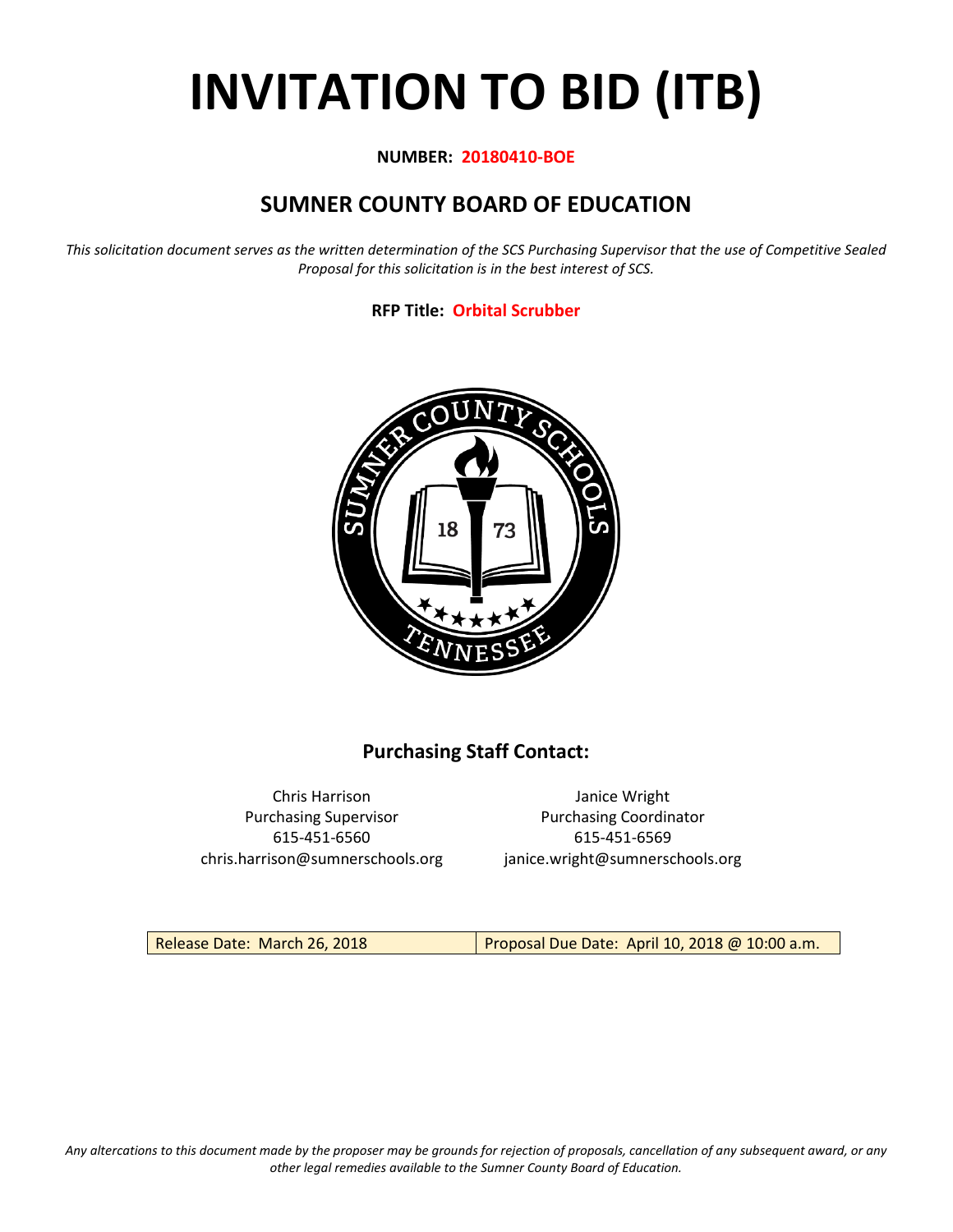# **NOTICE TO PROPOSERS**

There may be one or more amendments to this ITB. In order to receive communication for any such amendments issued specifically to this ITB, the proposer must provide the information requested below to the Sumner County Board of Education (SCS) Purchasing Department. The information may be sent by email to: Chris Harrison, Purchasing Supervisor, chris.harrison@sumnerschools.org. SCS will send amendments only to those proposers which complete and return this information in a timely manner.

| <b>ITB Number:</b>      | 20180410-BOE Orbital Scrubber |
|-------------------------|-------------------------------|
| Company Name:           |                               |
| <b>Mailing Address:</b> |                               |
|                         |                               |
|                         |                               |
| Phone Number:           |                               |
| <b>Contact Person:</b>  |                               |
| <b>Email Address:</b>   |                               |
|                         |                               |
|                         |                               |
| <b>Printed Name:</b>    |                               |
| Date:                   |                               |

Emailed amendments will be sent in a Microsoft Word (Office for Windows) or Portable Document Format (pdf) format. Any alterations to the document made by the proposer may be grounds for rejection of proposal, cancellation of any subsequent award or any other legal remedies available to SCS.

Amendments will also be posted on the SCS website **https://sumnerschools.org/index.php/current-bids-and-rfps** and attached to the solicitation listing as a PDF or WORD file. Check the particular solicitation on the Current Bids and RFPs webpage for any posted amendments.

By completing and returning this form, the Proposer has expressed its intent to provide a proposal for **20180410-BOE Orbital Scrubber.**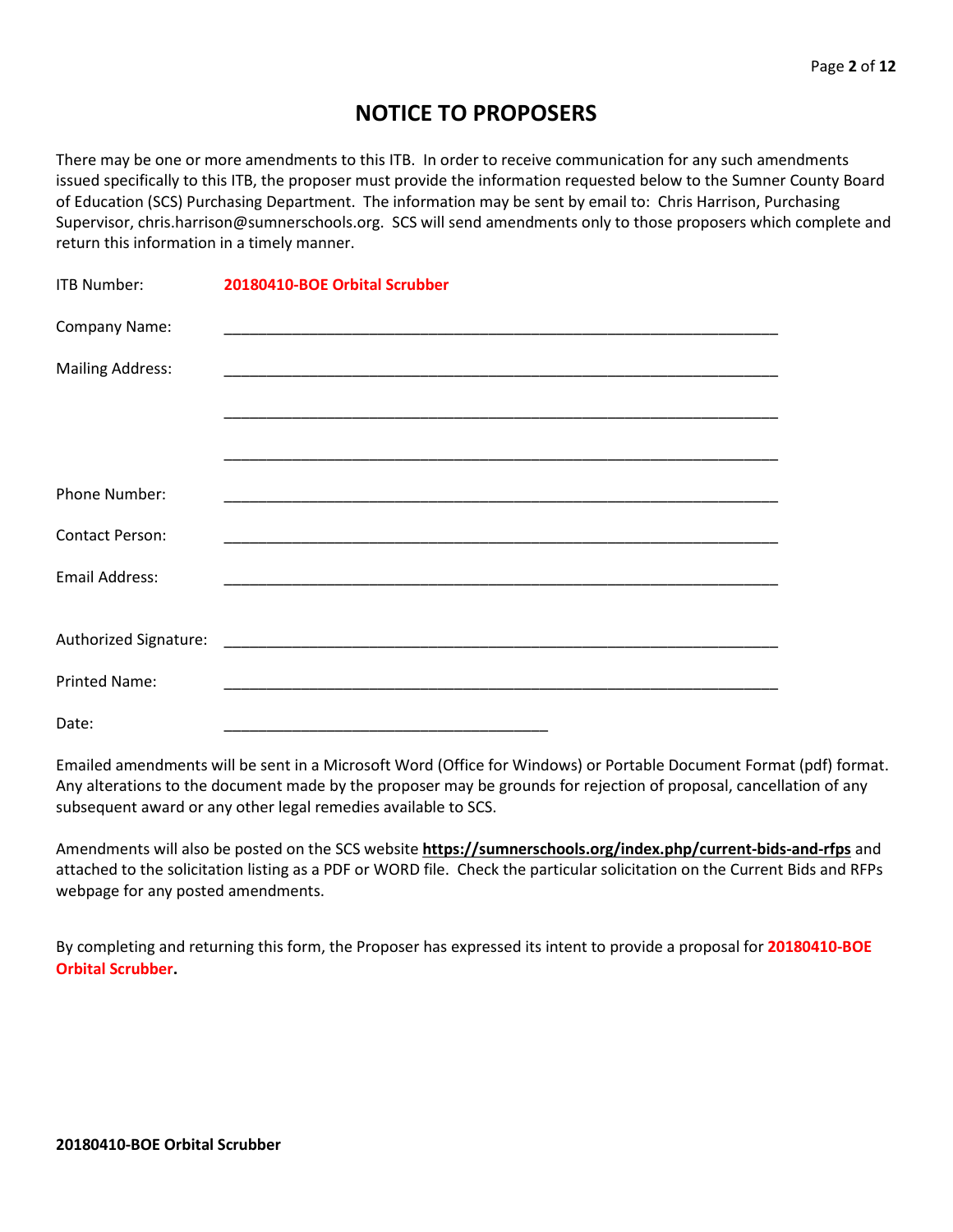### **TABLE OF CONTENTS**

- 1. Specification
- 2. Source Selection and Contract Award
- 3. Schedule of Events
- 4. Delivery of Proposals
- 5. Protests
- 6. New Vendors
- 7. Attachments
	- A. Bid Form/Certification
	- B. IRS Form W9
	- C. Attestation Re Personnel
	- D. Standard Terms and Conditions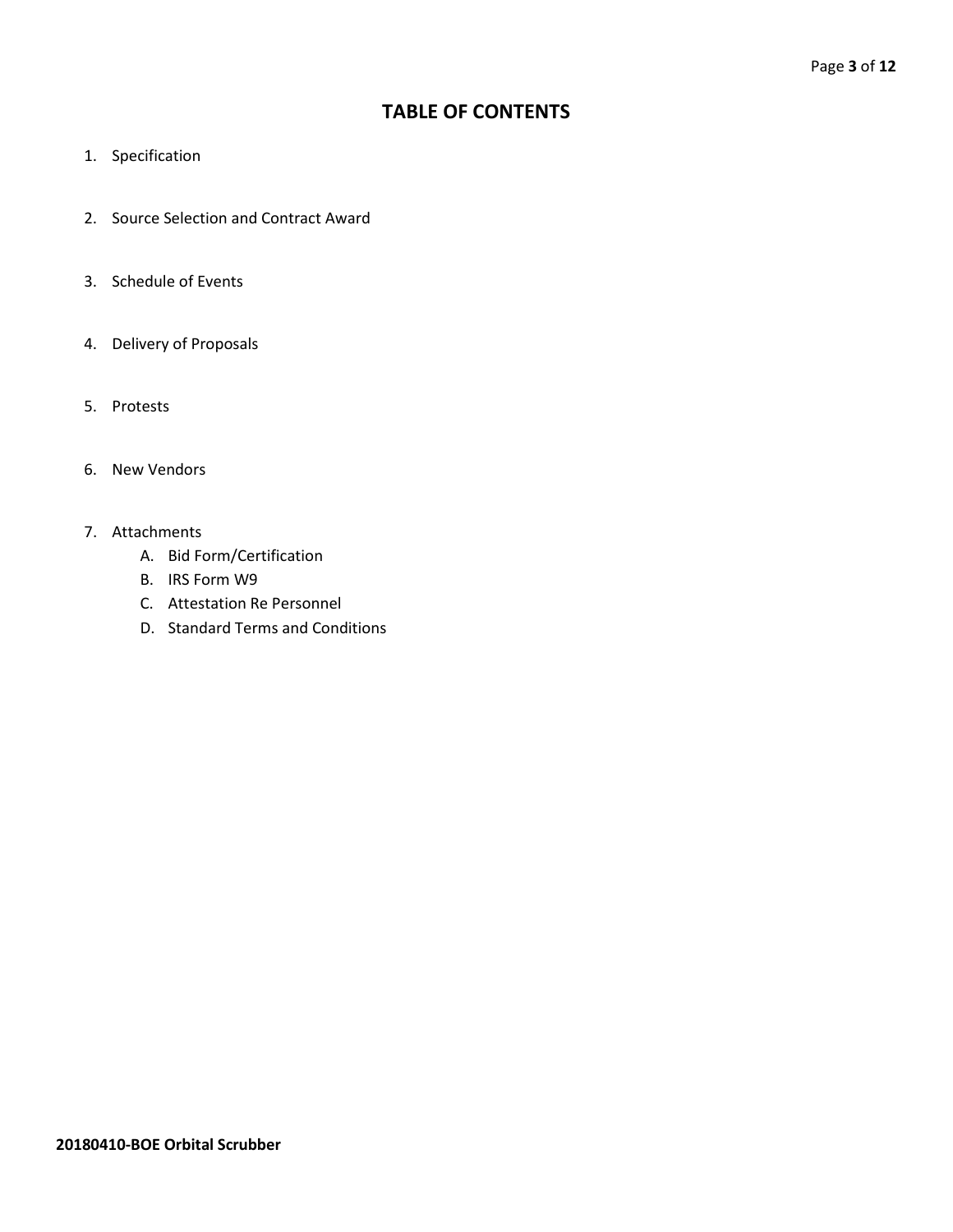1. Specification

SCS has selected the following unit as a standard for specification. SCS shall accept proposals for equivalent products. SCS estimates to order a quantity of two. The Proposer is to provide a per unit price.

- A. Pacific Orbital Scrubber
	- Model No. S-20 (Orbital)
		- o Options:
			- 855007 HydroLink Battery Watering System
			- **155AH Battery Pack**
- B. Delivery
	- Include cost for delivery to locations within SCS's service area.
	- Include cost for inside delivery (no loading dock, single level)
- C. Training
	- Hands on training by representative from manufacturer at delivery location.
- 2. Source Selection and Contract Award
	- Award, if made, will be made to the proposer submitting the lowest cost proposal and whom is also determined to be Responsive.
		- o General Criteria to be determined "Responsive"
			- Does the proposal include all required information?
			- Does the proposal include completed attachment forms?
			- Was the proposal delivered on or before the stated deadline?
	- SCS reserves the right to reject any proposal that takes exception to the specifications unless prior approval is requested and granted by SCS.
	- Upon mutual agreement by both parties, SCS shall grant the right to extend the terms, conditions and prices of contract(s) awarded from this ITB to other Institutions (such as State, Local and/or Public Agencies) who express an interest in participating in any contract that results from this ITB. Each of the "piggyback" Institutions will issue their own purchasing documents for purchase of the goods/services. Proposer agrees that SCS shall bear no responsibility or liability for any agreements between Proposer and the other Institution(s) who desire to exercise this option.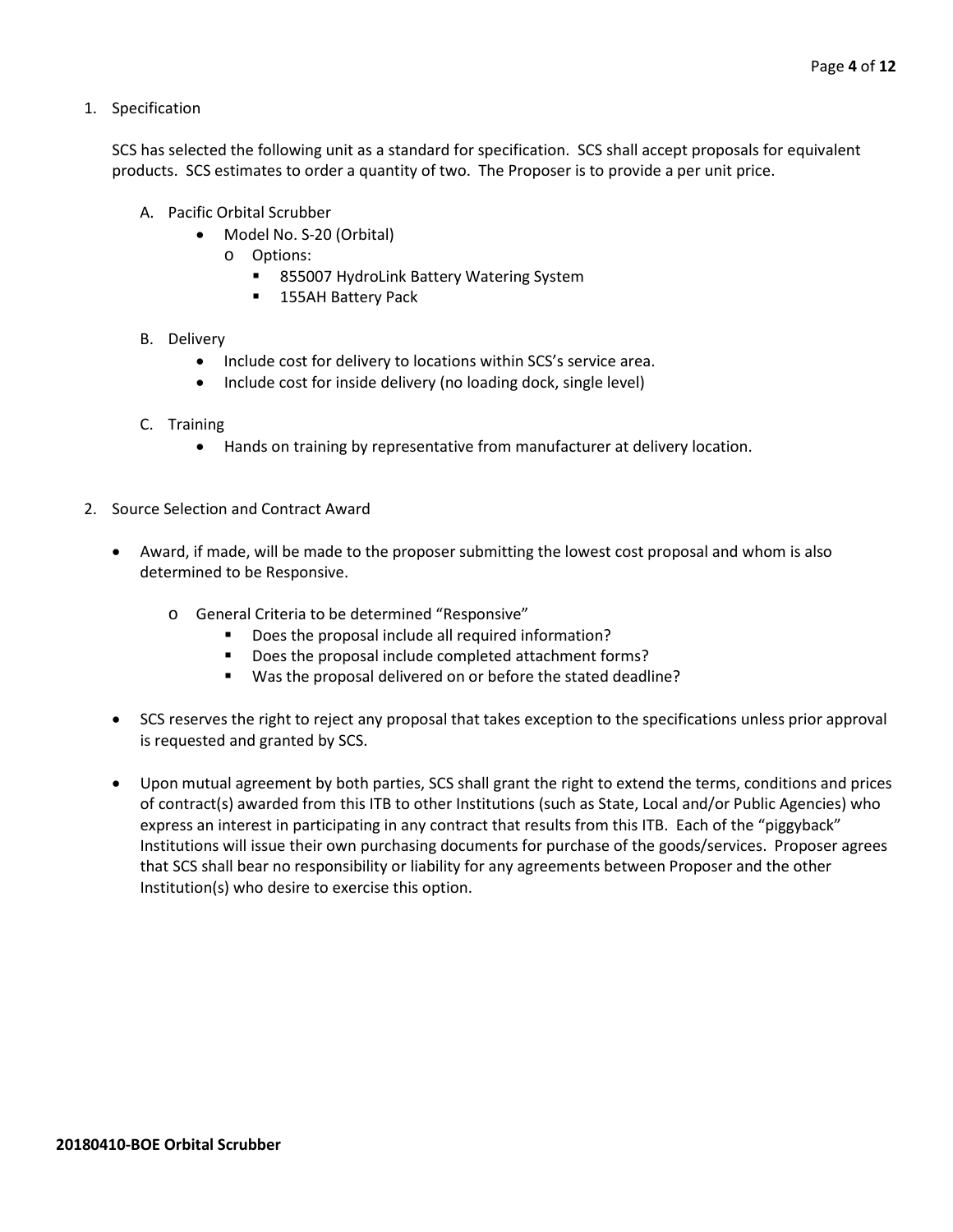3. Schedule of Events

| <b>RFP Issued</b>              | March 26, 2018              |
|--------------------------------|-----------------------------|
| <b>Questions DEADLINE</b>      | April 4, 2018               |
| <b>RFP Submission DEADLINE</b> | April 10, 2018 @ 10:00 a.m. |

#### 4. Delivery of Proposals

Sealed proposals will be accepted until **April 10, 2018 @ 10:00 a.m. Local Time**. Proposals received after that time will be deemed invalid. Vendors mailing proposal packages must allow sufficient time to ensure receipt of their package by the time specified. There will be no exceptions. Proposals will be opened and read aloud. The reading of the bids will begin at **April 10, 2018 @ 10:00 a.m. Local Time**.

Due to the nature of deliveries to the SCS Support Services Facility by carriers such as UPS, FedEx and such like; the proposal package will be accepted if the date and time on the delivery confirmation are indicated to be on or before the Proposal Deadline.

| Delivery Address: | Sumner County Board of Education |
|-------------------|----------------------------------|
|                   | Attn: Purchasing Supervisor      |
|                   | 1500 Airport Road                |
|                   | Gallatin, TN 37066               |

The package containing the proposal must be sealed and clearly marked on the outside of the package: **"20180410-BOE Orbital Scrubber" DO NOT OPEN**

#### 5. Protests

In the event that any interested party finds any part of the listed specifications, terms or conditions to be discrepant, incomplete or otherwise questionable in any respect; it shall be the responsibility of the concerned party to notify the SCS Purchasing Office of such matters immediately upon receipt of the ITB. All notifications must be sent to the Purchasing Supervisor via email at [purchasing@sumnerschools.org.](mailto:purchasing@sumnerschools.org)

Any actual or prospective Proposer who is aggrieved in connection with the ITB or award of a contract may protest to the Purchasing Supervisor and/or the Sumner County Board of Education at its regularly scheduled meeting.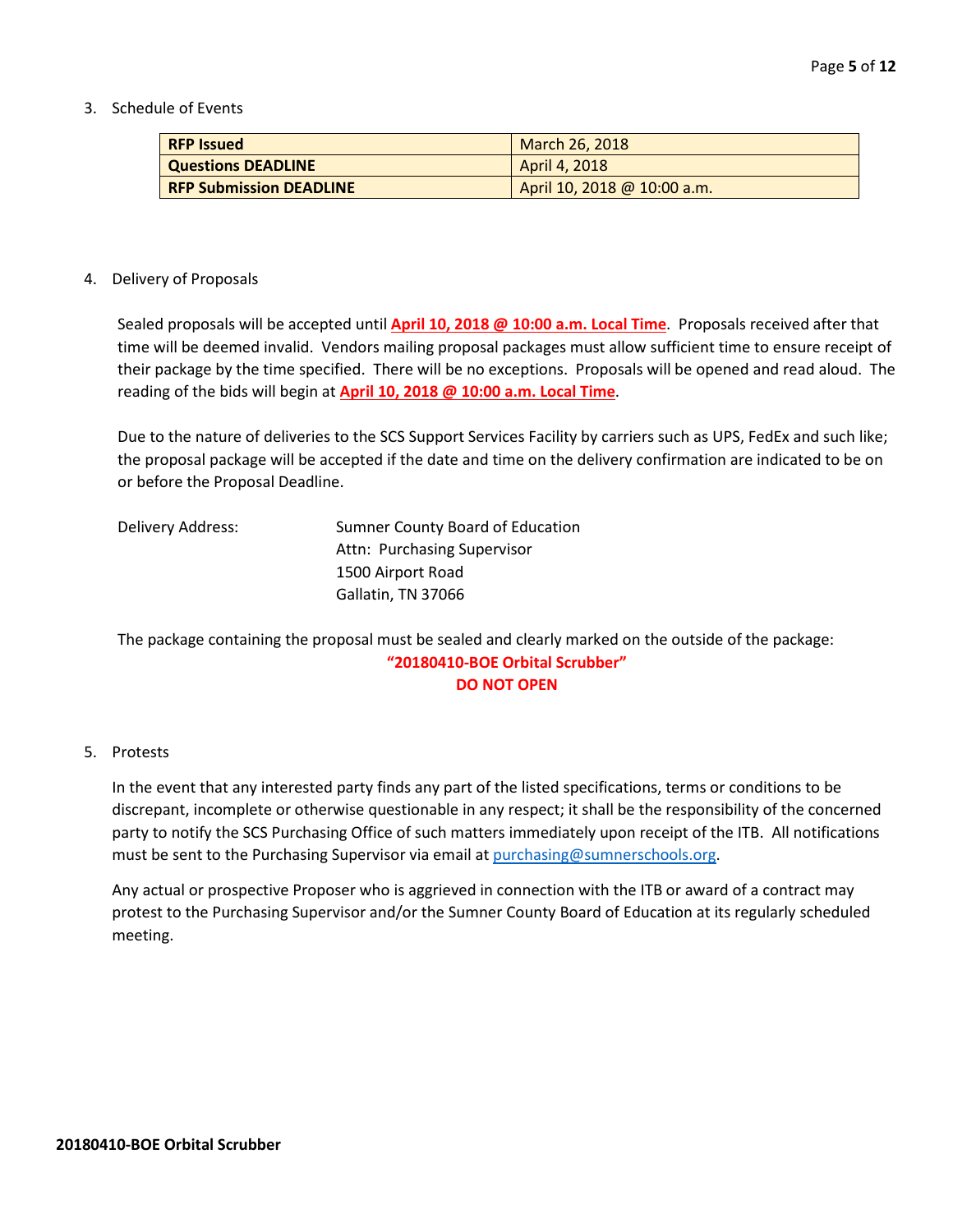- 6. New Vendors
	- To comply with Internal Revenue Service requirements, all vendors who perform any type of service are required to have a current IRS Form W-9 on file with the SCS Finance Department. It is a mandatory requirement to complete the IRS Form W-9 (Attachment 1) included in this RFP.
	- To comply with the Tennessee Lawful Employment Act (50-1-702 and 50-1-703), non-employees (individuals paid directly by the employer in exchange for the individual's labor or services) must have on file one (1) of the following documents:
		- o A valid Tennessee driver's license or photo identification;
		- o A valid driver's license or photo identification from another state where the license requirements are at least as strict as those in Tennessee;
		- o A birth certificate issued by a U.S. state, jurisdiction or territory;
		- o A U.S. government issued certified birth certificate;
		- o A valid, unexpired U.S. passport;
		- o A U.S. certificate of birth abroad (DS-1350 or FS-545)
		- o A report of birth abroad of a U.S. citizen (FS-240);
		- o A certificate of citizenship (N560 or N561);
		- o A certificate of naturalization (N550, N570 or N578);
		- o A U.S citizen identification card (I-197 or I-179); or
		- o Valid alien registration documentation or other proof of current immigration registration recognized by the United States Department of Homeland Security that contains the individual's complete legal name and current alien admission number or alien file number (or numbers if the individual has more than one number).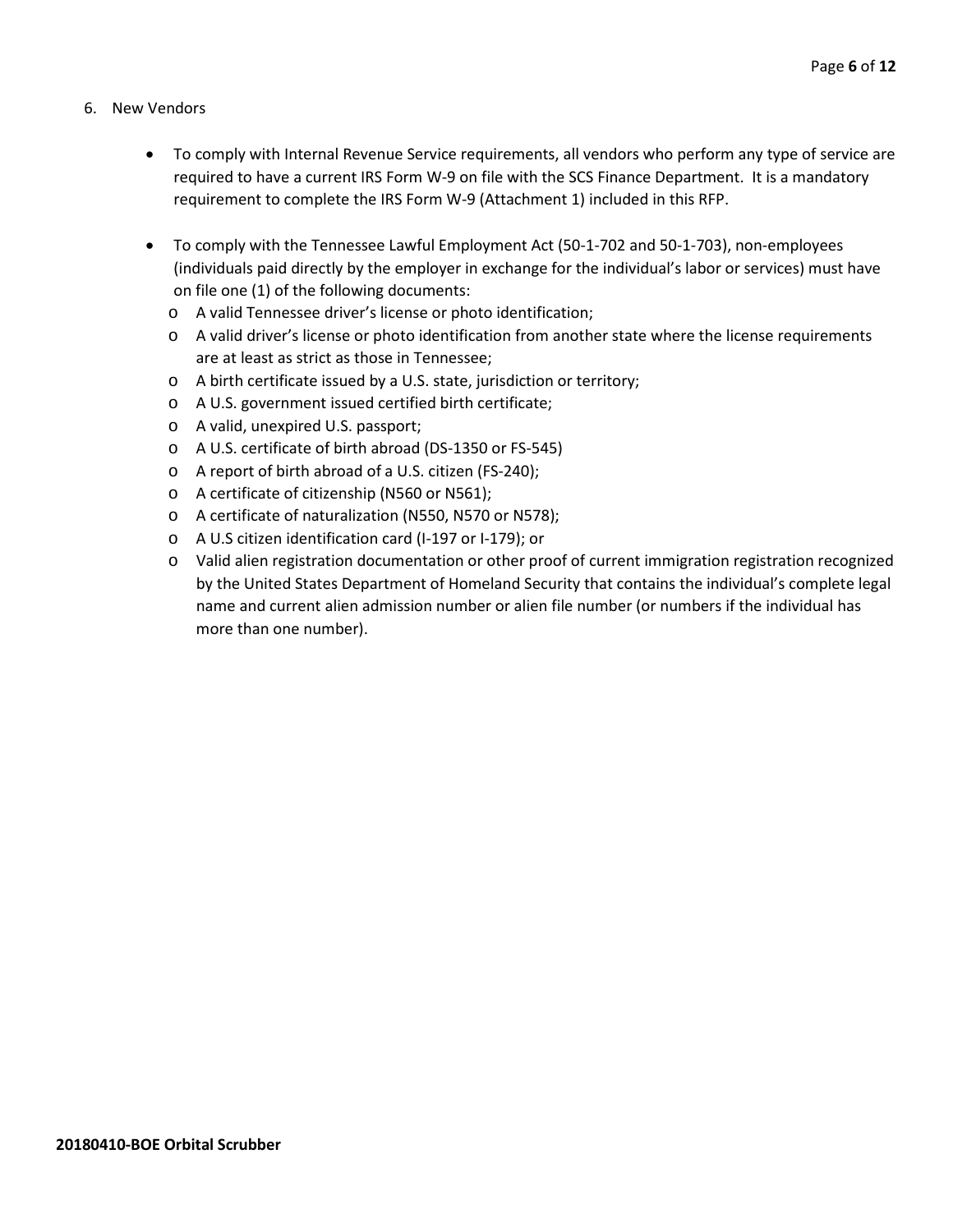#### **7.A Bid Form**



Attn: Purchasing Supervisor 1500 Airport Road Gallatin, TN 37066

Date\_

| <b>BRAND</b> | <b>MODEL</b> | <b>COST</b> | *Good Thru Date |
|--------------|--------------|-------------|-----------------|
|              |              |             |                 |
|              |              |             |                 |

*\*A "Good Thru Date" must be included. For evaluation and approval, the date must be a minimum of sixty (60) days.*

By checking this box, Proposer agrees that SCS reserves the right to extend the terms, conditions and prices of this contract to other Institutions (such as State, Local and/or Public Agencies) who express an interest in participating in any contract that results from this ITB. Each of the piggyback Institutions will issue their own purchasing documents for the good/service. Proposer agrees that SCS shall bear no responsibility or liability for any agreement between Proposer and the other Institution(s) who desire to exercise this option.

| ADDRESS: |          |
|----------|----------|
|          |          |
| PHONE:   | (office) |
|          | (mobile) |
| EMAIL:   |          |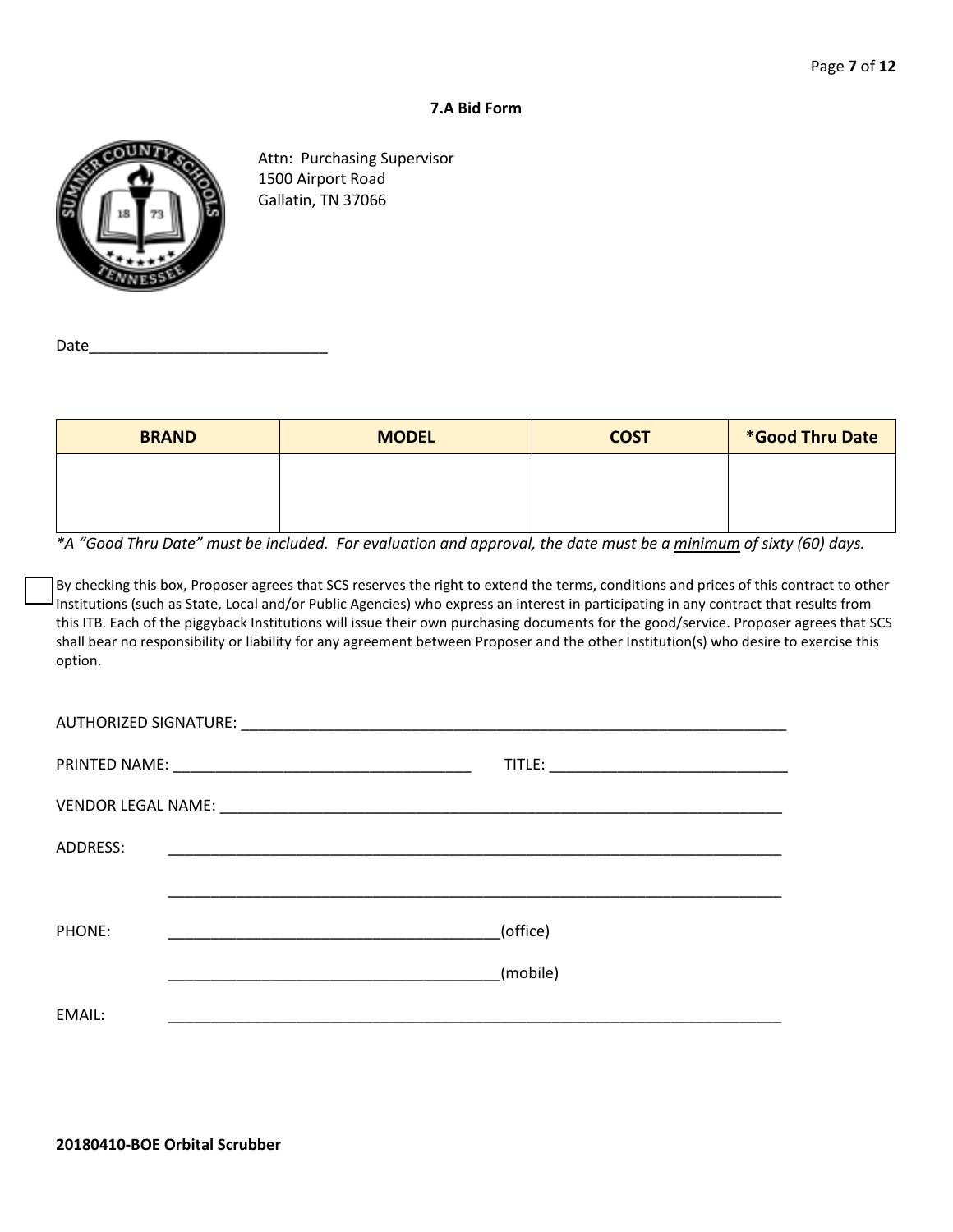#### 7.B IRS Form W9

|                                                                                                                                                                                                                                                                                                                                                                                                                                                                                                                                                                                                                                                                                                                                                                                                                                                                                                                                                                                                                                                                                                                                                                                                                                                                                                                                                                                    | <b>Request for Taxpayer</b><br>(Rev. December 2014)<br><b>Identification Number and Certification</b><br>Department of the Treasury<br>Internal Revenue Service<br>1 Name (as shown on your income tax return). Name is required on this line; do not leave this line blank. |                                                                                                                                                                                                                                                                                                                                                                       |                                                                                                                                                                                                                                                     |  |  |  |  |                        |  | send to the IRS. |  | Give Form to the<br>requester. Do not |
|------------------------------------------------------------------------------------------------------------------------------------------------------------------------------------------------------------------------------------------------------------------------------------------------------------------------------------------------------------------------------------------------------------------------------------------------------------------------------------------------------------------------------------------------------------------------------------------------------------------------------------------------------------------------------------------------------------------------------------------------------------------------------------------------------------------------------------------------------------------------------------------------------------------------------------------------------------------------------------------------------------------------------------------------------------------------------------------------------------------------------------------------------------------------------------------------------------------------------------------------------------------------------------------------------------------------------------------------------------------------------------|------------------------------------------------------------------------------------------------------------------------------------------------------------------------------------------------------------------------------------------------------------------------------|-----------------------------------------------------------------------------------------------------------------------------------------------------------------------------------------------------------------------------------------------------------------------------------------------------------------------------------------------------------------------|-----------------------------------------------------------------------------------------------------------------------------------------------------------------------------------------------------------------------------------------------------|--|--|--|--|------------------------|--|------------------|--|---------------------------------------|
| 2 Business name/disregarded entity name, if different from above<br>οû<br>page<br>4 Exemptions (codes apply only to<br>3 Check appropriate box for federal tax classification; check only one of the following seven boxes:<br>Specific Instructions on<br>certain entities, not individuals; see<br>C Corporation<br>S Corporation Partnership<br>Individual/sole proprietor or<br>Trust/estate<br>instructions on page 3):<br>single-member LLC<br>Print or type<br>Exempt payee code (if any)<br>Limited liability company. Enter the tax classification (C=C corporation, S=S corporation, P=partnership) ▶<br>Exemption from FATCA reporting<br>Note. For a single-member LLC that is disregarded, do not check LLC; check the appropriate box in the line above for<br>the tax classification of the single-member owner.<br>code (if anv)<br>(Applies to accounts maintained outside the U.S.)<br>Other (see instructions)<br>5 Address (number, street, and apt. or suite no.)<br>Requester's name and address (optional)<br>6 City, state, and ZIP code<br>See<br>7 List account number(s) here (optional)                                                                                                                                                                                                                                                                |                                                                                                                                                                                                                                                                              |                                                                                                                                                                                                                                                                                                                                                                       |                                                                                                                                                                                                                                                     |  |  |  |  |                        |  |                  |  |                                       |
| Part I                                                                                                                                                                                                                                                                                                                                                                                                                                                                                                                                                                                                                                                                                                                                                                                                                                                                                                                                                                                                                                                                                                                                                                                                                                                                                                                                                                             |                                                                                                                                                                                                                                                                              | <b>Taxpayer Identification Number (TIN)</b>                                                                                                                                                                                                                                                                                                                           |                                                                                                                                                                                                                                                     |  |  |  |  |                        |  |                  |  |                                       |
|                                                                                                                                                                                                                                                                                                                                                                                                                                                                                                                                                                                                                                                                                                                                                                                                                                                                                                                                                                                                                                                                                                                                                                                                                                                                                                                                                                                    |                                                                                                                                                                                                                                                                              | Enter your TIN in the appropriate box. The TIN provided must match the name given on line 1 to avoid                                                                                                                                                                                                                                                                  |                                                                                                                                                                                                                                                     |  |  |  |  | Social security number |  |                  |  |                                       |
| backup withholding. For individuals, this is generally your social security number (SSN). However, for a<br>resident alien, sole proprietor, or disregarded entity, see the Part I instructions on page 3. For other<br>entities, it is your employer identification number (EIN). If you do not have a number, see How to get a<br>TIN on page 3.                                                                                                                                                                                                                                                                                                                                                                                                                                                                                                                                                                                                                                                                                                                                                                                                                                                                                                                                                                                                                                 |                                                                                                                                                                                                                                                                              |                                                                                                                                                                                                                                                                                                                                                                       | or<br><b>Employer identification number</b>                                                                                                                                                                                                         |  |  |  |  |                        |  |                  |  |                                       |
|                                                                                                                                                                                                                                                                                                                                                                                                                                                                                                                                                                                                                                                                                                                                                                                                                                                                                                                                                                                                                                                                                                                                                                                                                                                                                                                                                                                    | guidelines on whose number to enter.                                                                                                                                                                                                                                         | Note. If the account is in more than one name, see the instructions for line 1 and the chart on page 4 for                                                                                                                                                                                                                                                            |                                                                                                                                                                                                                                                     |  |  |  |  |                        |  |                  |  |                                       |
| Part II                                                                                                                                                                                                                                                                                                                                                                                                                                                                                                                                                                                                                                                                                                                                                                                                                                                                                                                                                                                                                                                                                                                                                                                                                                                                                                                                                                            |                                                                                                                                                                                                                                                                              | <b>Certification</b>                                                                                                                                                                                                                                                                                                                                                  |                                                                                                                                                                                                                                                     |  |  |  |  |                        |  |                  |  |                                       |
| Under penalties of perjury, I certify that:<br>1. The number shown on this form is my correct taxpayer identification number (or I am waiting for a number to be issued to me); and<br>2. I am not subject to backup withholding because: (a) I am exempt from backup withholding, or (b) I have not been notified by the Internal Revenue<br>Service (IRS) that I am subject to backup withholding as a result of a failure to report all interest or dividends, or (c) the IRS has notified me that I am<br>no longer subject to backup withholding; and<br>3. I am a U.S. citizen or other U.S. person (defined below); and<br>4. The FATCA code(s) entered on this form (if any) indicating that I am exempt from FATCA reporting is correct.<br>Certification instructions. You must cross out item 2 above if you have been notified by the IRS that you are currently subject to backup withholding<br>because you have failed to report all interest and dividends on your tax return. For real estate transactions, item 2 does not apply. For mortgage<br>interest paid, acquisition or abandonment of secured property, cancellation of debt, contributions to an individual retirement arrangement (IRA), and<br>generally, payments other than interest and dividends, you are not required to sign the certification, but you must provide your correct TIN. See the |                                                                                                                                                                                                                                                                              |                                                                                                                                                                                                                                                                                                                                                                       |                                                                                                                                                                                                                                                     |  |  |  |  |                        |  |                  |  |                                       |
|                                                                                                                                                                                                                                                                                                                                                                                                                                                                                                                                                                                                                                                                                                                                                                                                                                                                                                                                                                                                                                                                                                                                                                                                                                                                                                                                                                                    | instructions on page 3.                                                                                                                                                                                                                                                      |                                                                                                                                                                                                                                                                                                                                                                       |                                                                                                                                                                                                                                                     |  |  |  |  |                        |  |                  |  |                                       |
| Sign<br>Here                                                                                                                                                                                                                                                                                                                                                                                                                                                                                                                                                                                                                                                                                                                                                                                                                                                                                                                                                                                                                                                                                                                                                                                                                                                                                                                                                                       | Signature of<br>Date $\blacktriangleright$<br>U.S. person $\blacktriangleright$                                                                                                                                                                                              |                                                                                                                                                                                                                                                                                                                                                                       |                                                                                                                                                                                                                                                     |  |  |  |  |                        |  |                  |  |                                       |
| <b>General Instructions</b><br>Section references are to the Internal Revenue Code unless otherwise noted.<br>Future developments. Information about developments affecting Form W-9 (such<br>as legislation enacted after we release it) is at www.irs.gov/fw9.                                                                                                                                                                                                                                                                                                                                                                                                                                                                                                                                                                                                                                                                                                                                                                                                                                                                                                                                                                                                                                                                                                                   |                                                                                                                                                                                                                                                                              | · Form 1098 (home mortgage interest), 1098-E (student loan interest), 1098-T<br>(tuition)<br>· Form 1099-C (canceled debt)<br>. Form 1099-A (acquisition or abandonment of secured property)                                                                                                                                                                          |                                                                                                                                                                                                                                                     |  |  |  |  |                        |  |                  |  |                                       |
|                                                                                                                                                                                                                                                                                                                                                                                                                                                                                                                                                                                                                                                                                                                                                                                                                                                                                                                                                                                                                                                                                                                                                                                                                                                                                                                                                                                    |                                                                                                                                                                                                                                                                              |                                                                                                                                                                                                                                                                                                                                                                       | Use Form W-9 only if you are a U.S. person (including a resident alien), to<br>provide your correct TIN.                                                                                                                                            |  |  |  |  |                        |  |                  |  |                                       |
| <b>Purpose of Form</b><br>An individual or entity (Form W-9 requester) who is required to file an information<br>return with the IRS must obtain your correct taxpayer identification number (TIN)<br>which may be your social security number (SSN), individual taxpayer identification<br>number (ITIN), adoption taxpayer identification number (ATIN), or employer<br>identification number (EIN), to report on an information return the amount paid to<br>you, or other amount reportable on an information return. Examples of information<br>returns include, but are not limited to, the following:                                                                                                                                                                                                                                                                                                                                                                                                                                                                                                                                                                                                                                                                                                                                                                       |                                                                                                                                                                                                                                                                              | If you do not return Form W-9 to the requester with a TIN, you might be subject<br>to backup withholding. See What is backup withholding? on page 2.<br>By signing the filled-out form, you:<br>1. Certify that the TIN you are giving is correct (or you are waiting for a number<br>to be issued).<br>2. Certify that you are not subject to backup withholding, or |                                                                                                                                                                                                                                                     |  |  |  |  |                        |  |                  |  |                                       |
|                                                                                                                                                                                                                                                                                                                                                                                                                                                                                                                                                                                                                                                                                                                                                                                                                                                                                                                                                                                                                                                                                                                                                                                                                                                                                                                                                                                    | · Form 1099-INT (interest earned or paid)                                                                                                                                                                                                                                    |                                                                                                                                                                                                                                                                                                                                                                       | 3. Claim exemption from backup withholding if you are a U.S. exempt payee. If                                                                                                                                                                       |  |  |  |  |                        |  |                  |  |                                       |
|                                                                                                                                                                                                                                                                                                                                                                                                                                                                                                                                                                                                                                                                                                                                                                                                                                                                                                                                                                                                                                                                                                                                                                                                                                                                                                                                                                                    |                                                                                                                                                                                                                                                                              | . Form 1099-DIV (dividends, including those from stocks or mutual funds)<br>* Form 1099-MISC (various types of income, prizes, awards, or gross proceeds)                                                                                                                                                                                                             | applicable, you are also certifying that as a U.S. person, your allocable share of<br>any partnership income from a U.S. trade or business is not subject to the<br>withholding tax on foreign partners' share of effectively connected income, and |  |  |  |  |                        |  |                  |  |                                       |
| . Form 1099-B (stock or mutual fund sales and certain other transactions by<br>brokers)<br>· Form 1099-S (proceeds from real estate transactions)                                                                                                                                                                                                                                                                                                                                                                                                                                                                                                                                                                                                                                                                                                                                                                                                                                                                                                                                                                                                                                                                                                                                                                                                                                  |                                                                                                                                                                                                                                                                              |                                                                                                                                                                                                                                                                                                                                                                       | 4. Certify that FATCA code(s) entered on this form (if any) indicating that you are<br>exempt from the FATCA reporting, is correct. See What is FATCA reporting? on<br>page 2 for further information.                                              |  |  |  |  |                        |  |                  |  |                                       |

Form W-9 (Rev. 12-2014)

· Form 1099-K (merchant card and third party network transactions)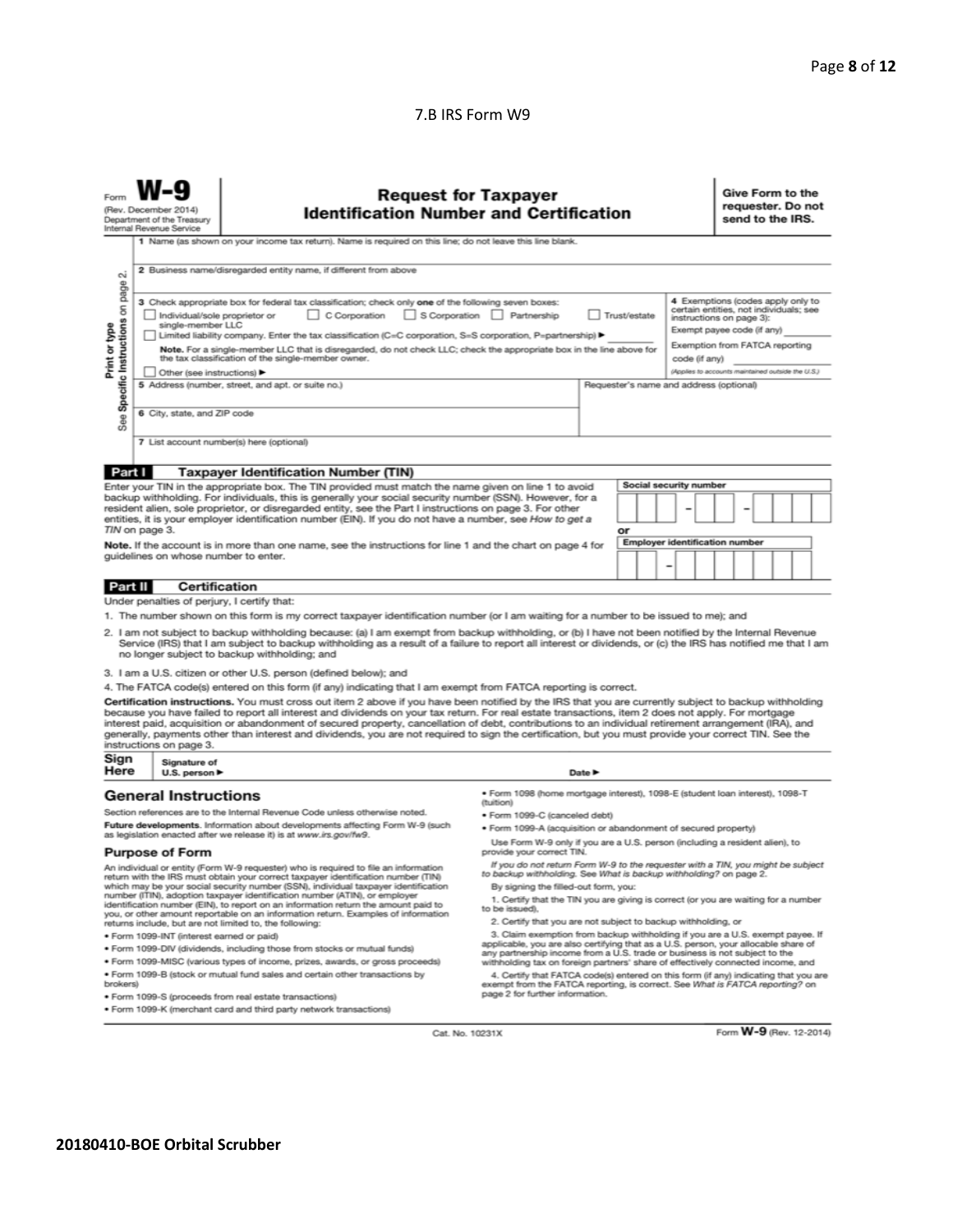#### **ATTACHMENT 7.C – Attestation Re Personnel**

## **ATTESTATION RE PERSONNEL USED IN CONTRACT PERFORMANCE**

| CONTRACTOR LEGAL ENTITY NAME:                                          |  |
|------------------------------------------------------------------------|--|
| FEDERAL EMPLOYER IDENTIFICATION NUMBER:<br>(or Social Security Number) |  |

**The Contractor, identified above, does hereby attest, certify, warrant and assure that the Contractor shall not knowingly utilize the services of an illegal immigrant in the performance of this Contract and shall not knowingly utilize the services of any subcontractor who will utilize the services of an illegal immigrant in the performance of this Contract, T.C.A. § 12-3-309.**

SIGNATURE & DATE:

*NOTICE: This attestation MUST be signed by an individual empowered to contractually bind the Contractor.*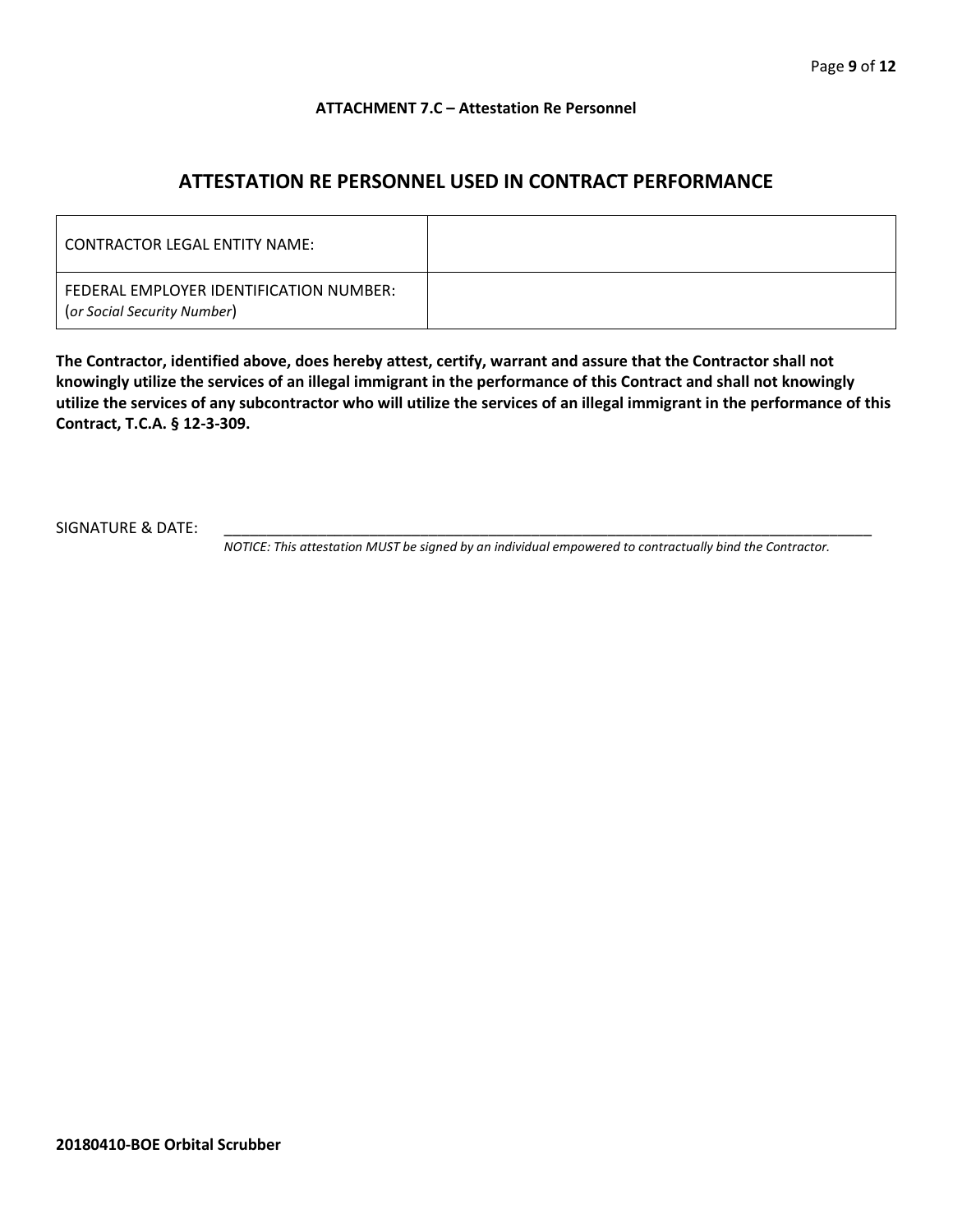#### **ATTACHMENT 7.D – Standard Terms & Conditions SUMNER COUNTY BOARD OF EDUCATION (SCS)**

#### **1. PREPARATION AND SUBMISSION OF BID.**

- **a.** Failure to examine any drawings**,** specifications, or instructions will be at the proposer's risk. Any deviation from the stated terms, conditions and specifications must be coordinated with and approved in writing by the SCS Purchasing Supervisor.
- **b.** ITB SUBMITTAL / SIGNATURE: Proposal shall give the full name and business address of the bidder. If the proposer is a corporation, the name shall be stated as it is in the corporate charter. Proposals must be signed in ink by the proposer's authorized agent. Unsigned proposals will be rejected. Proposals are to be sealed and the outside of the envelope is to reference the ITB number. The person signing the proposal must show their title, and if requested by SCS, must furnish satisfactory proof of his or her authority to bind his or her company in contract. Proposer understands that by submitting a proposal with an authorized signature, it shall constitute an offer to SCS. Proposals must be typewritten or in ink; otherwise they may not be considered. Purchase orders will be issued to the firm name appearing on the W9. Facsimile responses will not be considered.
- **c.** SCS is not responsible for any costs incurred by any vendor pursuant to the ITB. The vendor shall be responsible for all costs incurred in connection with the preparation and submission of its proposal.
- **d.** All proposers must be in compliance with T.C.A. § 62-6-119 at the time of proposal submission and provide evidence of compliance with the applicable provisions of the chapter before such proposal may be considered.
- **e.** Proposals are to be received in the location designated in the ITB no later than the specified date and time. Late submissions will NOT be opened or considered.
- **f.** No erasures permitted. Errors may be crossed out and corrections printed in ink or typewritten adjacent to error and must be initialed in ink by person signing the proposal.
- **g.** Specifications: Reference to available specifications shall be sufficient to make the terms of the specifications binding on the proposer. The use of the name of a manufacturer, or any special brand or make in describing an item does not restrict the proposer to that manufacturer or specific article, unless specifically stated. Comparable products of other manufacturers will be considered if proof of compatibility is contained in the proposal. Proposers are required to notify SCSs Purchasing Supervisor whenever specifications/procedures are not perceived to be fair and open. The articles on which the proposals are submitted must be equal or superior to that specified. Informative and Descriptive Literature: The proposer must show brand or trade names of the articles proposed, when applicable. It shall be the responsibility of the vendor, including vendors whose product is referenced, to furnish with the proposal such specifications, catalog pages, brochures or other data as will provide an adequate basis for determining the quality and functional capabilities of the product offered. Failure to provide this data may be considered valid justification for rejection of proposal.
- **h.** Samples: Samples of items when called for, must be furnished free of expense, and if not destroyed will, upon vendor's request within ten (10) days of proposal opening, be returned at the proposer's expense. Each sample must be labeled with the proposer's name, manufacturer's brand name and number, ITB number and item reference.
- **i.** Time of Performance: The number of calendar days in which delivery is to be made after receipt of order shall be stated in the proposal and may be a factor in making an award, price notwithstanding. If no delivery time is stated in the proposal, proposer agrees that delivery is to be made within two weeks (10 business days) of order.
- **j.** Transportation and delivery charges should be included in the price and be fully prepaid by the vendor to the destination specified in the ITB. Proposal prices shall include delivery of all items F.O.B. destination.
- **k.** New materials and supplies must be delivered unless otherwise specifically stated in the ITB.
- **l.** Alternate/multiple proposals will not be considered unless specifically called for in the ITB.
- **m.** Only proposals submitted on ITB forms furnished by SCS will be considered.
- **n.** By signing the ITB where indicated, the proposer agrees to strictly abide by all local, state and federal statutes and regulations. The proposer further certifies that this proposal is made without collusion or fraud.
- **o.** Error in Proposal. In case of error in the extension of prices in the proposal, the unit price will govern. Late submissions will NOT be opened or considered. Proposers are cautioned to verify their proposals before submission, as amendments received after the ITB deadline will not be considered. No proposal shall be altered, amended or withdrawn after opening. After proposal opening, a proposer may withdraw a proposal only when there is obvious clerical error such as a misplaced decimal point, or when enforcement of the proposal would impose unconscionable hardship due to an error in the proposal resulting in a quotation substantially below the other proposals received. Proposal withdrawals will be considered only upon written request of the proposer.

#### **20180410-BOE Orbital Scrubber**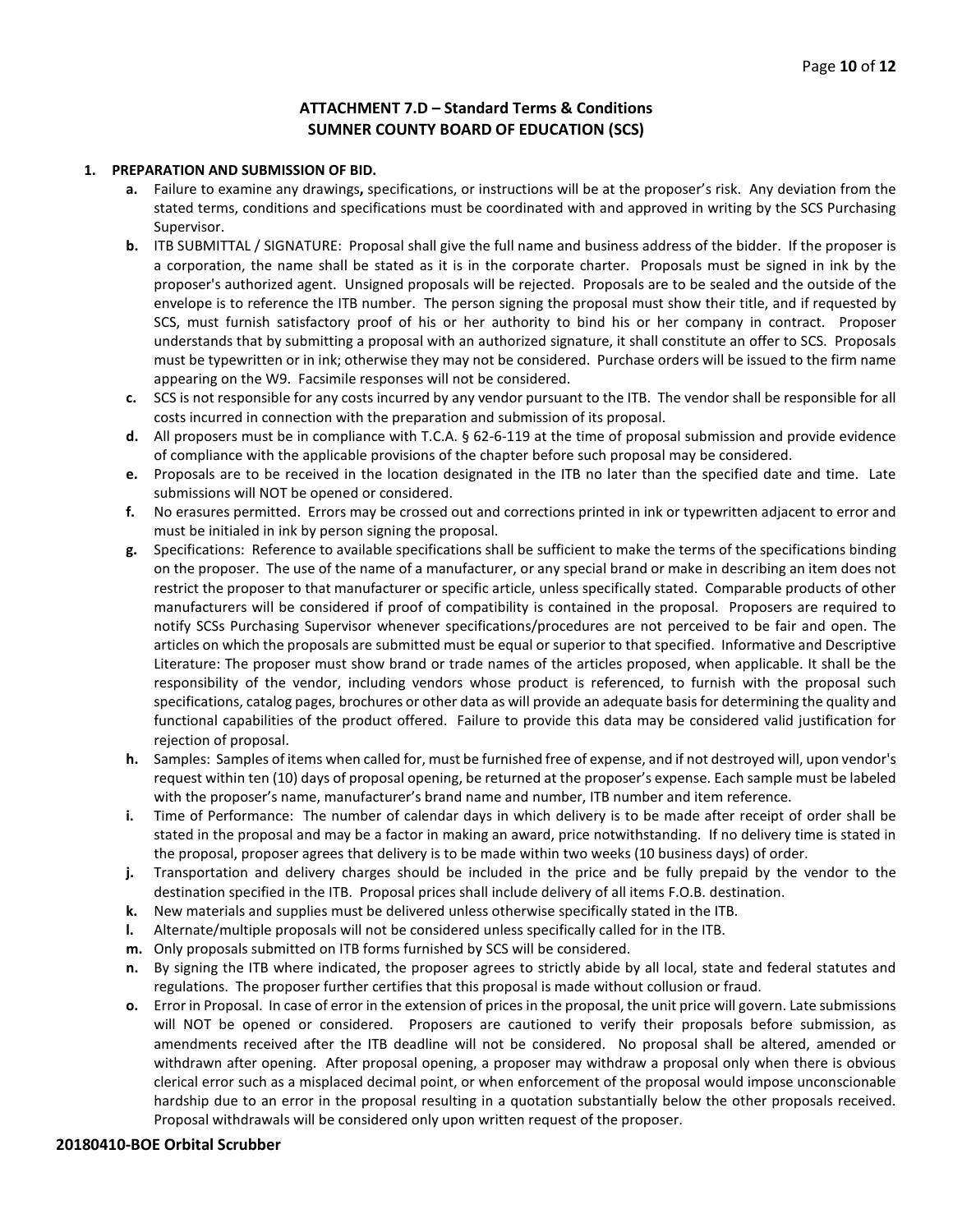- **2. OPEN RECORDS.** In order to comply with the provisions of the Tennessee Open Records Act, all proposals will be publicly opened and are subject to public inspection after the award upon written request. Proposers may be present at ITB opening. Summary information will be posted the SCS website, www.sumnerschools.org under the Invitation to Bid link.
- **3. ACCEPTANCE AND AWARD.** SCS reserves the right to reject any and all proposals and to waive any informality in proposals and, unless otherwise specified by the proposers to accept any item in the proposal. Action to reject all proposals shall be taken for unreasonably high prices, errors in the bid documents, cessation of need, unavailability of funds, or any other reason approved by SCS.
	- **a.** Contracts and purchases will be made with the lowest, responsive, responsible, qualified proposer. The quality of the articles to be supplied, their conformity with the specifications, their suitability to the requirements of the Institution, cash discount offered, and the delivery terms will be taken into consideration.
	- **b.** Any deviation from these stated terms, specifications and conditions must be coordinated with and approved in writing by the Purchasing Supervisor.
	- **c.** Prices quoted on the response (if any) are to be considered firm and binding until the said equipment, supplies or services are in the possession of SCS.
	- **d.** SCS reserves the right to order more or less than the quantity listed in the proposal.
	- **e.** If a proposal fails to state a time within which a proposal must be accepted, it is understood and agreed that SCS shall have ninety (90) days to accept.
	- **f.** No purchase or contract is authorized or valid until the issuance of a SCS purchase order in accordance with SCS policy. No SCS employee is authorized to purchase equipment, supplies or services prior to the issuance of such a purchase order.
	- **g.** The contract may not be assigned without written SCS consent.
	- **h.** If the appropriate space is marked on the ITB, other Institutions (such as State, Local and/or Public Agencies) may purchase off the contract during the same period as SCS.
	- **i.** The awarded proposer will be required to post a performance and payment bond in the amount of 25% of the contract price if it exceeds \$100,000 as stated by T.C.A. §12-4-201.
	- **j.** If the project cost is in excess of \$25,000 a performance bond must be secured by the requesting part in an amount equal to the market improvement value.
- **4. PAYMENT**. Payment terms must be specified in the proposal, including any discounts for early payment. Partial payments will not be approved unless justification for such payment can be shown. Terms will be NET 30 days. Payment will not be made until the conditions and specifications of the ITB are inspected and approved as conforming by persons appointed by SCS.
- **5. DEFAULT OF SELECTED VENDOR.** In case of vendor default, SCS may procure the articles or services from other sources and hold the defaulting vendor responsible for any resulting cost. If the awarded vendor violates any terms of their proposal, the contract, SCS policy or any law, they may be disqualified from submitting proposals for a period of two years for minor violations or longer for major violations. Proposals from disqualified bidders will not be accepted during the period of disqualification.
- **6. INSPECTION OF PURCHASES.** Articles received which are not equivalent will not be accepted and will be picked up by the vendor or returned to vendor, shipping charges collect. SCS shall have a reasonable period in which to inspect and accept or reject materials without liability. If necessity requires SCS to use nonconforming materials, an appropriate reduction in payment may be made.
- **7. TAXES.** SCS is tax exempt; do not include taxes in quotation. Vendors making improvements or additions to or performing repair work on real property for SCS are liable for any applicable sales or use tax on tangible personal property used in connection with the contract or furnished to vendors by the state for use under the contract.
- **8. NONDISCRIMINATION.** SCS is an equal opportunity employer. SCS and bidder agree to comply with Titles VI and VII of the Civil Rights Act of 1964, Title IX of the Education Amendments of 1972, Section 504 of the Rehabilitation Act of 1973, Executive Order 11,246, the Americans with Disabilities Act of 1990 and the related regulations to each. Each party assures that it will not discriminate against any individual including, but not limited to employees or applicants for employment and/or students, because of race, religion, creed, color, sex, age, disability, veteran status or national origin. In the event that any claims should arise with regards to violations of any such local, state or federal law, statues, rule or regulations, the vendor will indemnify and hold SCS harmless for any damages, including court costs or attorney fees, which might be incurred.

#### **20180410-BOE Orbital Scrubber**